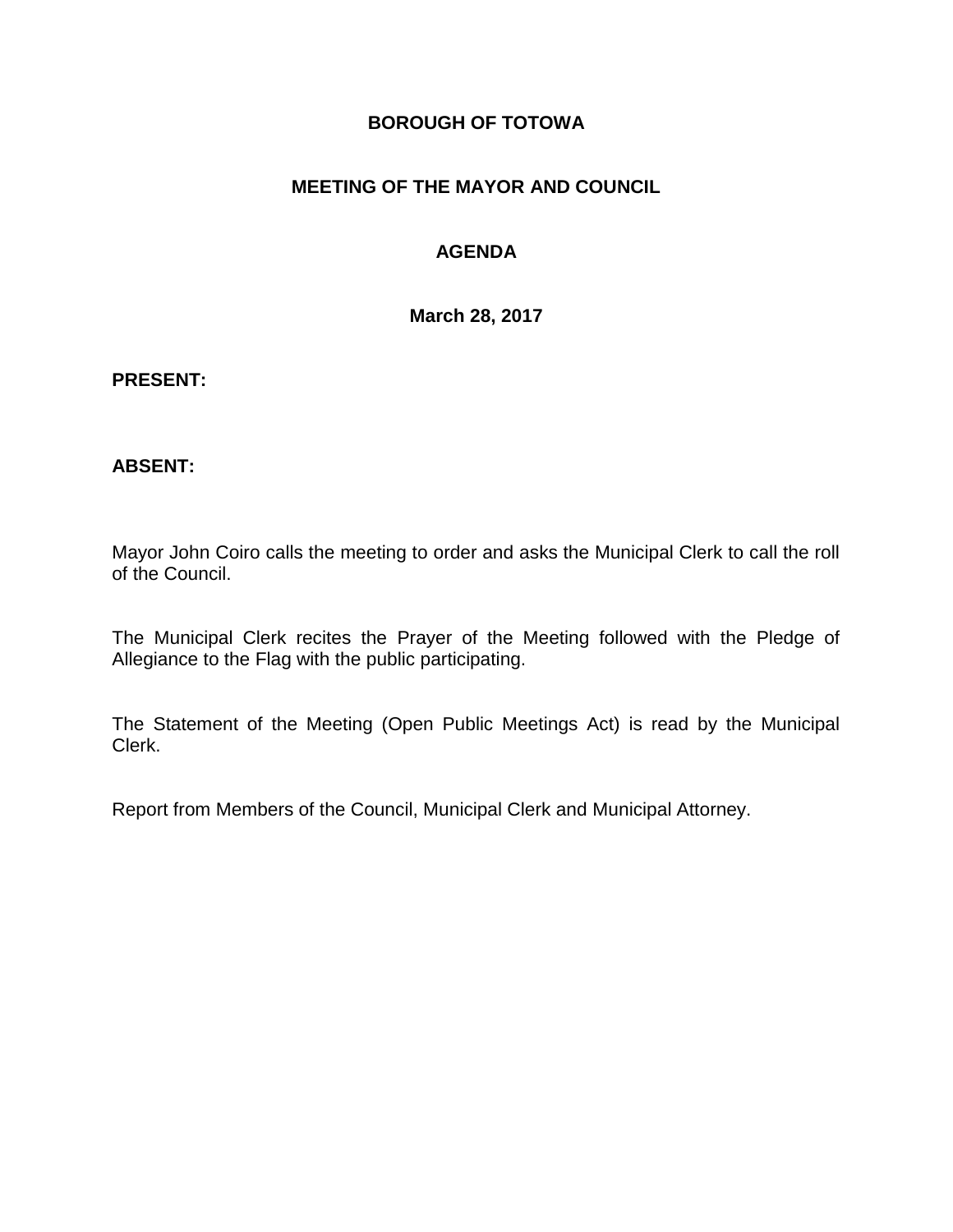Minutes of the Mayor and Council for the meeting of March 16, 2017.

# **COMMITTEE ON FINANCE: PICARELLI, D'ANGELO, FONTANELLA.**

Resolution No. 2017-07 for the payment of bills.

Resolution No. 2017-08 Authorizing The Transfer Of 2016 Budget Appropriations.

Resolution authorizing the Treasurer to issue refunds to various property owners pursuant to State Tax Court judgments.

## **COMMITTEE ON PUBLIC SAFETY: D'ANGELO, FONTANELLA, BUCHER.**

Fire Department TSAP for 2016.

### **COMMITTEE ON PUBLIC WORKS: BUCHER, CAPO, PICARELLI.**

Recommendation of DPW Superintendent Jim Niland for a grade increase for DPW Laborer William Marmo from Grade 1-B to Grade 1-A.

Recommendation of DPW Superintendent Jim Niland for a grade increase for DPW Laborer Gregory LaRose from Grade 3 to Grade 2.